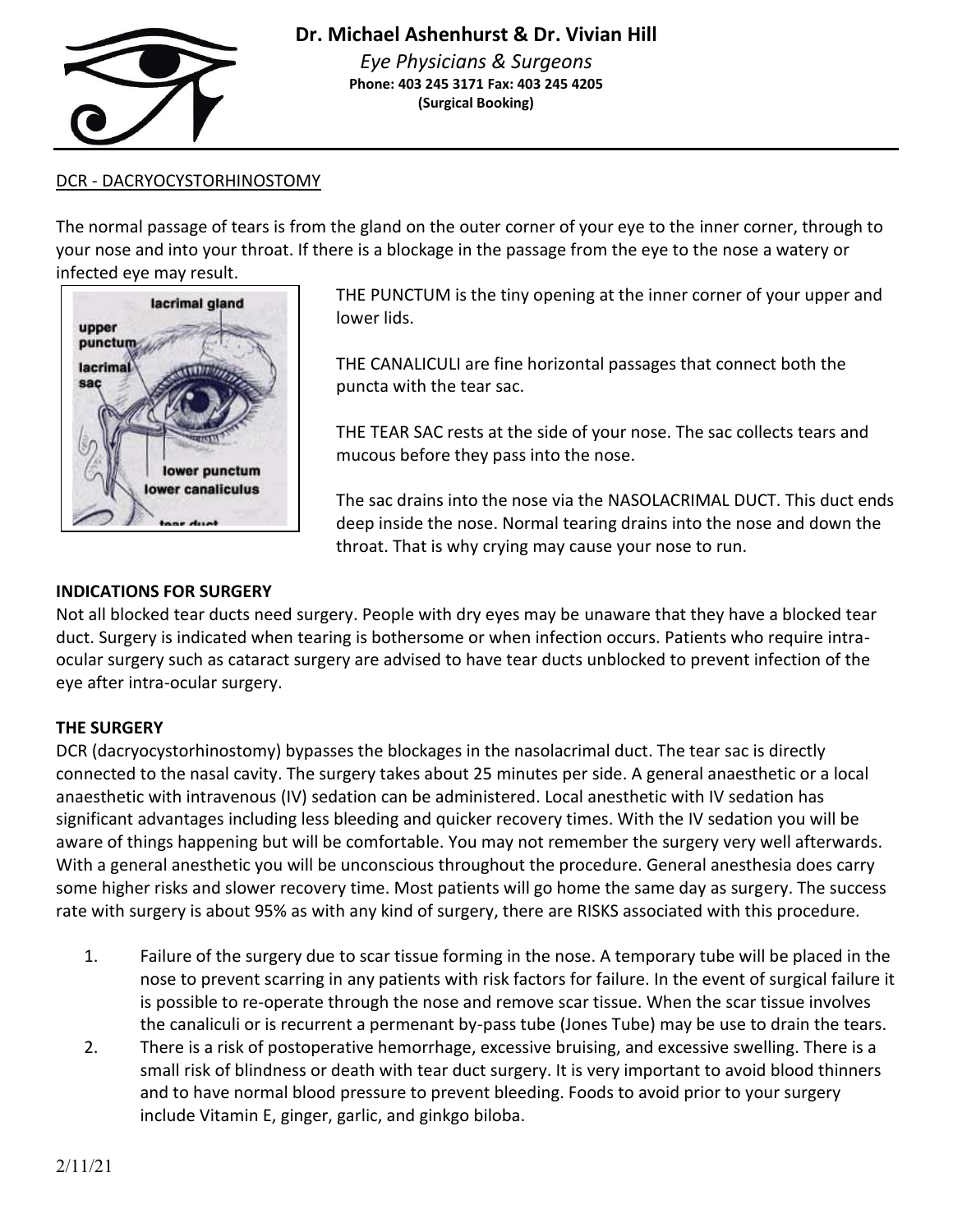- 3. All skin incisions results in scarring that may take 6-12 months to fade (scarring will never disappear totally).
- 4. Following successful surgery you may notice air vent from the punctum with forceful nose blowing. This is considered normal.

### **ENDOSCOPIC SURGERY**

DCR surgery may be performed endoscopically through the nose. The advantage of this approach is no skin incision. The disadvantage is a general anaesthetic is usually needed and the temporary tubes are left in longer. (Approximately three months vs. three weeks)

There is also a slightly lower success rate – 85% with this approach.

#### **Smoking causes poor healing and should be avoided.**

#### **TUBES**

**Temporary Tubing** may be used to keep the new drainage passage open after surgery. The decision to use temporary tubing depends on risk factors for scar formation. Temporary tubes help hold the new passage open. This temporary tubing is removed three weeks to six months after the surgery. This is easily done like removing a stitch. Tears may not drain properly until this temporary tubing has been removed.

Permanent tubes or "Jones Tubes" are tiny glass tubes that can be left in place indefinitely. Jones tubes are used when there is canalicular scarring or repeated failure of the original surgery.

Jones tubes can be removed or exchanged if needed. Keep the Jones Tube clear by rinsing with saline every morning. To do this, put a drop of artificial tears into your eye, hold your nose closed and gently sniff in.

#### **PRE-OPERATIVE INSTRUCTIONS**

- ❖ You should not drive to or from your surgery. Bring a friend or relative with you.
- ❖ Blood thinners (ASA, Warfarin, Pradaxa, Xarelto) are usually discontinued 1 week prior to surgery please contact your prescribing doctor to make a specialized plan for you. Other blood thinners such as Vitamin E, Ginko Biloba, ginger, garlic, Advil, Motrin, Naproxen, and green tea need to be discontinued a week prior to surgery.
- $\div$  DO continue taking all of your regular medications, especially blood pressure medications.
- ❖ *Please do not wear any eye make-up the day of your surgery.*
- ❖ Make sure that your blood work has been completed at least 3 weeks before your surgery or as otherwise indicated by the office. Patients who have not completed their blood work could have their surgery cancelled. The blood work requisition is attached to the back of the paperwork. You do not need to fast for these blood tests.

# **POST-OPERATIVE INSTRUCTIONS**

- ❖ Do NOT resume blood thinners for 1-week post op.
- ❖ Use Beconase nasal spray three times daily for two weeks to the surgical side.
- ❖ Use FML eye drops three times daily for two weeks to the surgical side.
- ❖ Apply ice (or frozen peas) to your nose and neck. This helps slow the flow of blood to help reduce bruising and swelling.
- ❖ Gentle pressure, with a cold compress, will also help to reduce the amount of bruising and swelling. You can switch to warm compresses or no compresses, after a few days.
- ◆ Elevate the head (for nighttime sleeping) with an extra pillow or sleep in an easy chair for the first few nights.
- ❖ Avoid blowing your nose and sneezing for the first two weeks. If you do sneeze, have your mouth open.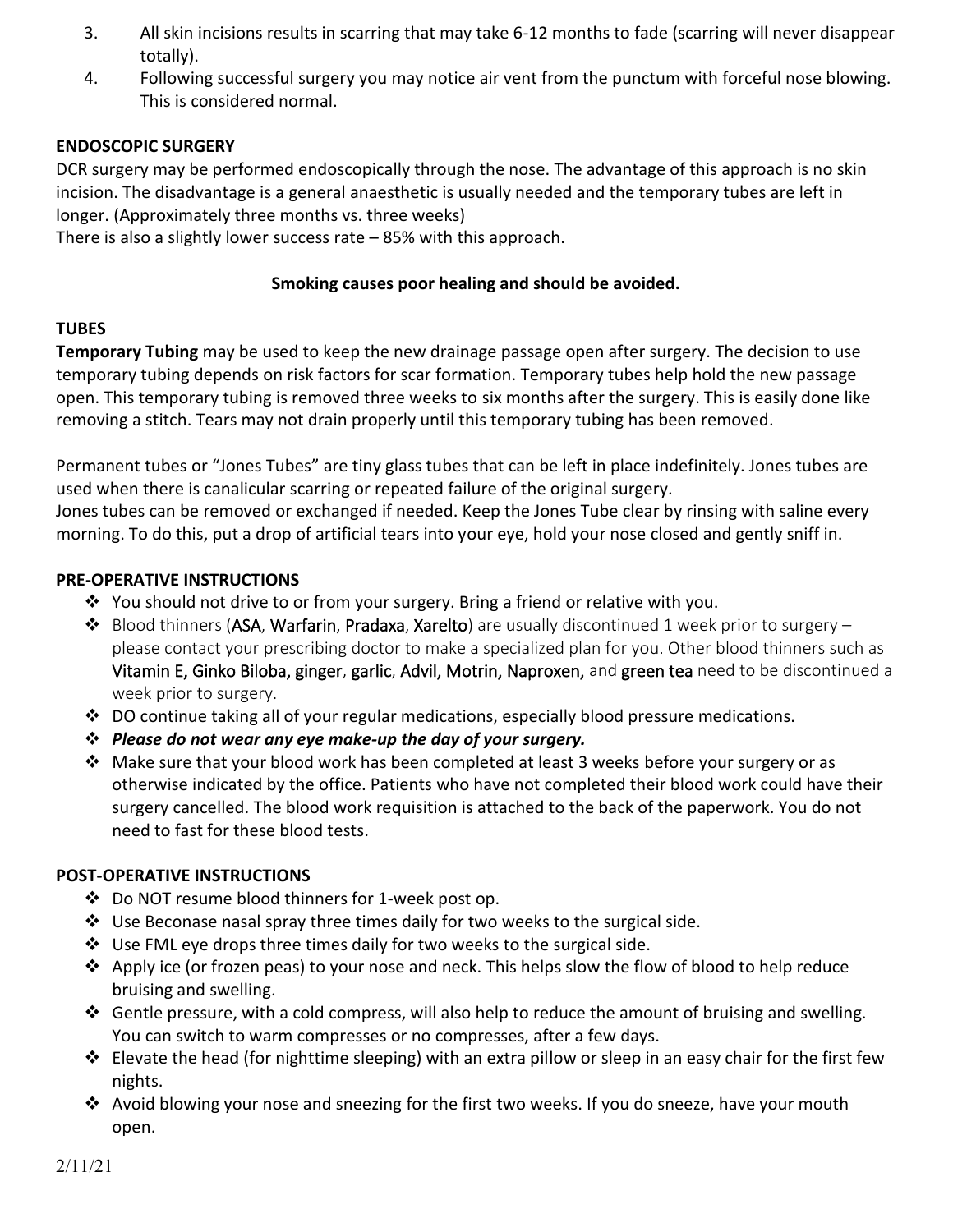- ◆ Avoid doing anything that causes blood to rush to your head for at least one week. (E.g. lifting anything heavy, leaning over the sink to wash your hair, bending to pick up something).
- ❖ You can gently clean crusting from your nose with saline rinse. Combine 1tbsp salt and 1 tbsp baking soda in basin of warm water. (Rhinaris can be used instead of salt and baking soda). Cup into hands. Gently sniff into nose and let drain on its own. This needs to be done carefully as it may cause a small nosebleed.
- ❖ Apply Vaseline or Polysporin to the scar three times a day.
- ❖ If you wear glasses, try to place the nose pads below the suture site.
- ❖ A vaporizer at your bedside, Chap Stick, and drinking lots of water will help the dryness in your mouth and nose.
- $\cdot \cdot$  The patch may be removed the next day or at bedtime.
- $\dots$  You can use scar therapy such as vitamin E or a silicone gel on the scar site after one week.
- ❖ Resume diet as tolerated.
- $\dots$  Most patients require 1 2 weeks recovery time.
- ❖ If you are taking antibiotics prior to surgery, you will continue as per your instructions.
- ❖ Use medications as prescribed by our office, for post-operative care.
- ◆ If a temporary silastic stent tube is placed in your tear duct then your eye(s) will continue to tear and water whilst the tube is in place. When the tube is removed 3-6 weeks later the tearing will resolve.

**We do not recommend travel outside the city for the first 24 hours after surgery due the risks of nosebleed. If you live out of Calgary we can arrange a bed for you overnight in the hospital or you may stay with friends, relatives or at a hotel.** 

# **WHAT IS NORMAL AFTER SURGERY?**

- ◆ Some bleeding is normal for 24 to 48 hours. This may be a steady trickle but there should not be gushing of blood.
- ❖ It is normal to have fluid collect at the lower lids where the lid and cheekbone meet. This looks like a fluid blister and will go away on its own. It may look like you have a "shiner".
- ❖ Bruising, redness and swelling around the incision often last two weeks or more and are a normal reaction to the sutures.
- ❖ Tearing may be normal for the first few weeks.
- ❖ You may be able to blow air through your new passage, this is sometimes noticeable when you sneeze or blow your nose.

# **WHAT IS NOT NORMAL AFTER SURGERY?**

- ❖ **Uncontrolled swelling, pain, and loss of vision are a medical emergency (Extremely rare). If this happens contact the office immediately or go to an emergency room**.
- ❖ A minor nosebleed is common but one that can't be stopped is rare. High blood pressure can make nosebleeds difficult to stop. If you should experience excessive bleeding, apply pressure on the wound with ice packs. Lie quietly with head elevated. If you **cannot** stop the nosebleed – you must go to an emergency department-do not go to a walk in clinic or the office. Tell the emergency room staff to please call Dr. Ashenhurst if there are problems.